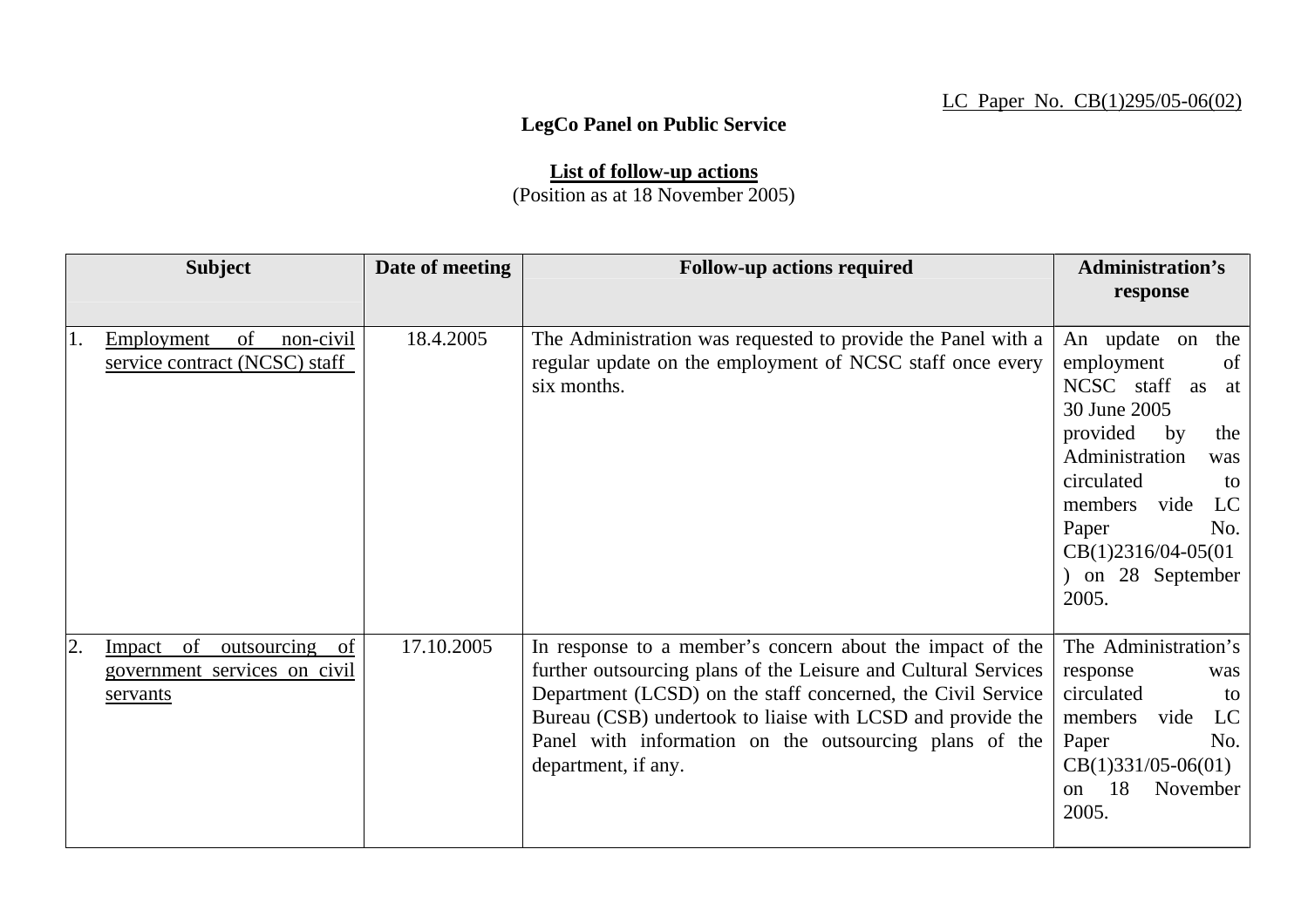|    | <b>Subject</b>                                                                                                       | Date of meeting | <b>Follow-up actions required</b>                                                                                                                                                                                                                                                                                                                                                                                                                            | <b>Administration's</b><br>response                                                                                                                           |
|----|----------------------------------------------------------------------------------------------------------------------|-----------------|--------------------------------------------------------------------------------------------------------------------------------------------------------------------------------------------------------------------------------------------------------------------------------------------------------------------------------------------------------------------------------------------------------------------------------------------------------------|---------------------------------------------------------------------------------------------------------------------------------------------------------------|
| 3. | of<br>the<br>Impact<br>general<br>recruitment freeze for the<br>civil service on disciplined<br>services departments | 17.10.2005      | To address a member's concern about the difficulties of<br>disciplined services departments to conduct timely recruitment<br>for filling vacancies arising from natural wastage during the<br>general recruitment freeze, CSB undertook to provide<br>information on the approval granted for recruitment to fill<br>posts of the disciplined grades since the commencement of the<br>general recruitment freeze on 1 April 2003.                            | The Administration's<br>response<br>was<br>circulated<br>to<br>members<br>vide<br>LC<br>Paper<br>No.<br>$CB(1)331/05-06(02)$<br>18<br>November<br>on<br>2005. |
| 4. | Extension of temporary<br>jobs<br>in the public sector                                                               | 17.10.2005      | In response to a member's concern about the extension of<br>some, but not all, temporary jobs in the public sector stipulated<br>in paragraph 34 of the Chief Executive's 2005/2006 Policy<br>Address, CSB undertook to liaise with the relevant bureau for<br>provision of the following information:<br>The number of temporary posts to be extended and the<br>(a)<br>period of extension; and<br>The government departments involved.<br>(b)             | The Administration's<br>response awaited.                                                                                                                     |
| 5. | initiatives<br>associated<br><b>New</b><br>with the delivery of public<br>service                                    | 17.10.2005      | To address a member's concern about the effectiveness of the<br>Integrated Call Centre (ICC) in providing one-stop enquiry<br>service and complaint handling in respect of 13 government<br>departments, the Efficiency Unit (EU) was requested to<br>provide the following information:<br>The performance pledges in respect of the completion of<br>(a)<br>necessary follow-up actions in answering enquiries and<br>handling complaints received by ICC. | The Administration's<br>response<br>was<br>circulated<br>to<br>members<br>LC<br>vide<br>Paper<br>No.<br>$CB(1)327/05-06(01)$<br>18<br>November<br>on<br>2005. |